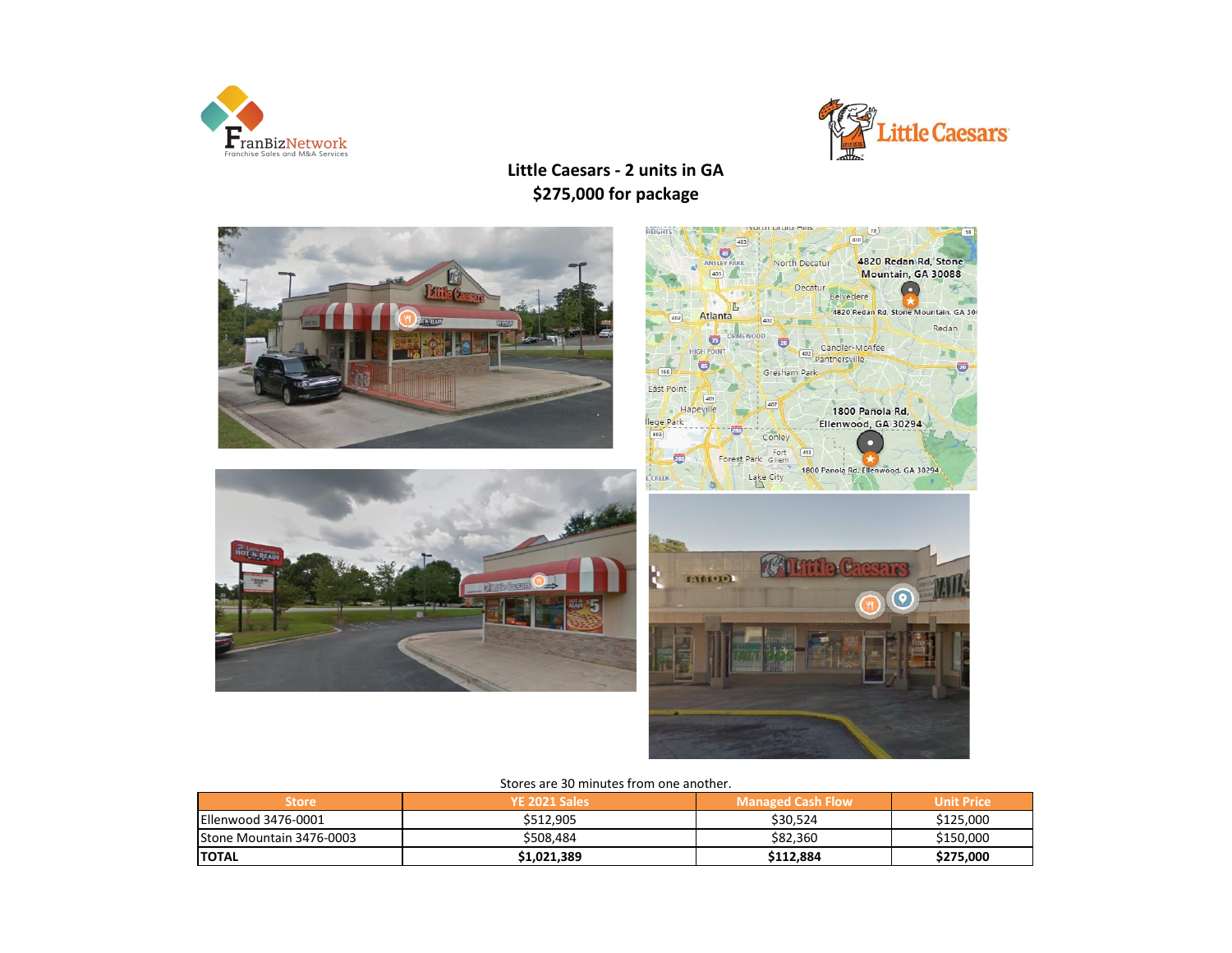

### **CONFIDENTIAL Executive Summary**

|                            |           | ISC JUICS UITU IVIUAT JEIVILES |
|----------------------------|-----------|--------------------------------|
| <b>Ellenwood 3476-0001</b> | \$125,000 | <b>Purchase Price:</b>         |
| 1800 Panola Road           | \$512,905 | Total Annual Sales*:           |
| Ellenwood, GA 30294        | \$5.000   | Inventory:                     |
|                            | \$30.524  | Managed Cash Flow**:           |
|                            |           |                                |



\* YE 2021

Eash Flow is a net income projection based on trailing 12 months sales and expenses as stated on Seller's P&Ls. Adjustments are made to reflect brand norms for the region and/or expected increases/decreases in costs. Analy for proforma purposes only, Buyer should complete his own due diligence review. Ask your agent for summary of adjustments.

### **Franchise Information:**

Franchisor requires a minimum of \$250,000 net worth or 70% of purchase price, whichever is higher with \$100,000 liquid cash or 20% of purchase price, whichever is higher. IRA and 401K not acceptable as liquid, only items that can be liquidated within 24 hours.

| Franchise Agreement Expiration: 2024                                           | Transfer Fee: \$5,000<br>Training Location: Detroit, MI |                             |  |
|--------------------------------------------------------------------------------|---------------------------------------------------------|-----------------------------|--|
| Royalty: 6.0%                                                                  | Advertising: 4.0%                                       | Training Period: 6 weeks    |  |
| Remodel Requirements: Fully remodeled with 17, Caesar Vision and Pizza Portal. |                                                         |                             |  |
| Lease Information:                                                             |                                                         |                             |  |
| Monthly Base Rent: \$6,000                                                     | Options: 1x3yr                                          | Security Deposit: None      |  |
| Percentage Rent: N/A                                                           | CAM: Included                                           | Real Property Available: No |  |
| Expiration: 2022                                                               | Monthly Property Tax: \$560                             | Increases: Negotiable       |  |
| <b>Location Details:</b>                                                       |                                                         |                             |  |
| Business Established: Approx 2009                                              | Building Type: Freestanding w pick up window            | Building Size: 2,400 SF     |  |
| Owner Since: July 2019                                                         | Seating: None                                           | Employees: 12               |  |
| Hours of Operation: 11a-10p daily                                              | Licenses Needed: Business, Health                       | Equipment Value: \$75,000   |  |

Freestanding location near the intersection of Panola Rd and Flakesmill Rd. This location has a pick up window as part of a former drive thru. There is a Home Depot located across the street. Two grocery stores, a CVS pharmacy and a Family Dollar are also nearby. Plenty of parking and high visibility from street. Nearby competitors include Pizza Hut and Domino's.

### **Remember you have agreed to keep all FranBizNetwork listings confidential.**

As a part of the due diligence process you are encouraged to contact other franchisees with questions about the brand, but remember you are bound by a confidentiality agreement and cannot share the location or any details about the business you are considering buying. Please direct any questions you might have for the Seller to your FranBizNetwork agent. Feel free to visit the location(s) as a customer, but be discreet and do not ask questions of employees, managers, or other customers. Please do not draw unneccessary attention to yourself, as rumors of a pending sale can hurt the business.

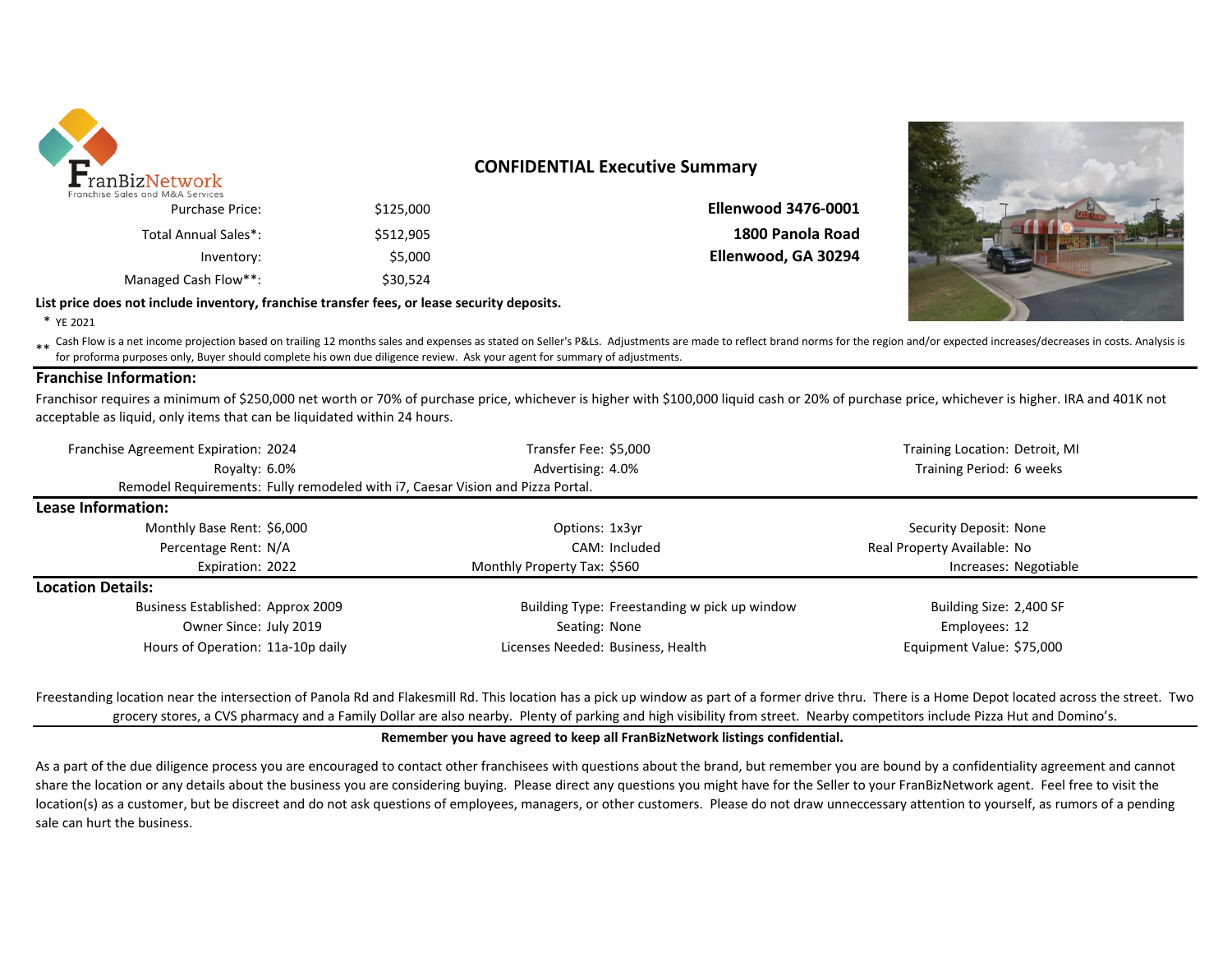



## **Ellenwood 3476-0001 PROFORMA**

| <b>YE 2021</b>                |                                     |         |       |
|-------------------------------|-------------------------------------|---------|-------|
|                               |                                     |         |       |
| <b>SALES</b>                  | \$                                  | 512,905 |       |
|                               |                                     |         |       |
|                               |                                     |         |       |
| COGS:                         | \$                                  | 180,543 | 35.2% |
| Labor:                        | \$                                  | 122,841 | 24.0% |
| Payroll Taxes*:               | \$                                  | 12,530  | 10.2% |
| <b>R&amp;M:</b>               | \$                                  | 2,821   | 0.6%  |
| Non-Ingredient:               | \$                                  | 256     | 0.1%  |
| Utilities:                    | \$                                  | 13,410  | 2.6%  |
| Rent:                         | \$                                  | 72,000  | 14.0% |
| Property Tax:                 | \$                                  | 6,720   | 1.3%  |
| Nat'l Advertising:            | \$                                  | 20,516  | 4.0%  |
| Royalty:                      | \$                                  | 30,774  | 6.0%  |
| Insurance:                    | \$                                  | 965     | 0.2%  |
| <b>Bank Charges:</b>          | \$                                  | 600     | 0.1%  |
| Credit Card Fees:             | \$                                  | 5,642   | 1.1%  |
| <b>Professional Services:</b> | \$                                  | 4,500   | 0.9%  |
| <b>Outside Services:</b>      | \$                                  | 5,460   | 1.1%  |
| Laundry/Uniforms:             | \$                                  | 455     | 0.1%  |
| Pest Control:                 | \$                                  | 410     | 0.1%  |
| Security:                     | \$                                  | 770     | 0.2%  |
| Permits & Licenses:           | $\overline{\boldsymbol{\zeta}}$     | 410     | 0.1%  |
| Cash Over/Short:              | $\overline{\xi}$                    | 513     | 0.1%  |
| Other G&A:                    | \$                                  | 1,290   | 0.3%  |
| <b>Total Expenses:</b>        | \$                                  | 483,426 | 94.3% |
| Other Income:                 | \$                                  | 1,045   | 0.2%  |
| Managed Cash Flow:            | $\overline{\boldsymbol{\varsigma}}$ | 30,524  | 6.0%  |

\*Workers Comp and Payroll Taxes shown as a % of Total Labor. Executive Summary materials and Proforma were derived from documents provided by Seller and were prepared by FranBizNetwork to help prospective Buyers complete a summary review. These materials should not replace the Buyer's review of actual books and records and a thorough due diligence process. Buyers should not rely on these materials as definitive, but should instead consult the actual due diligence documents.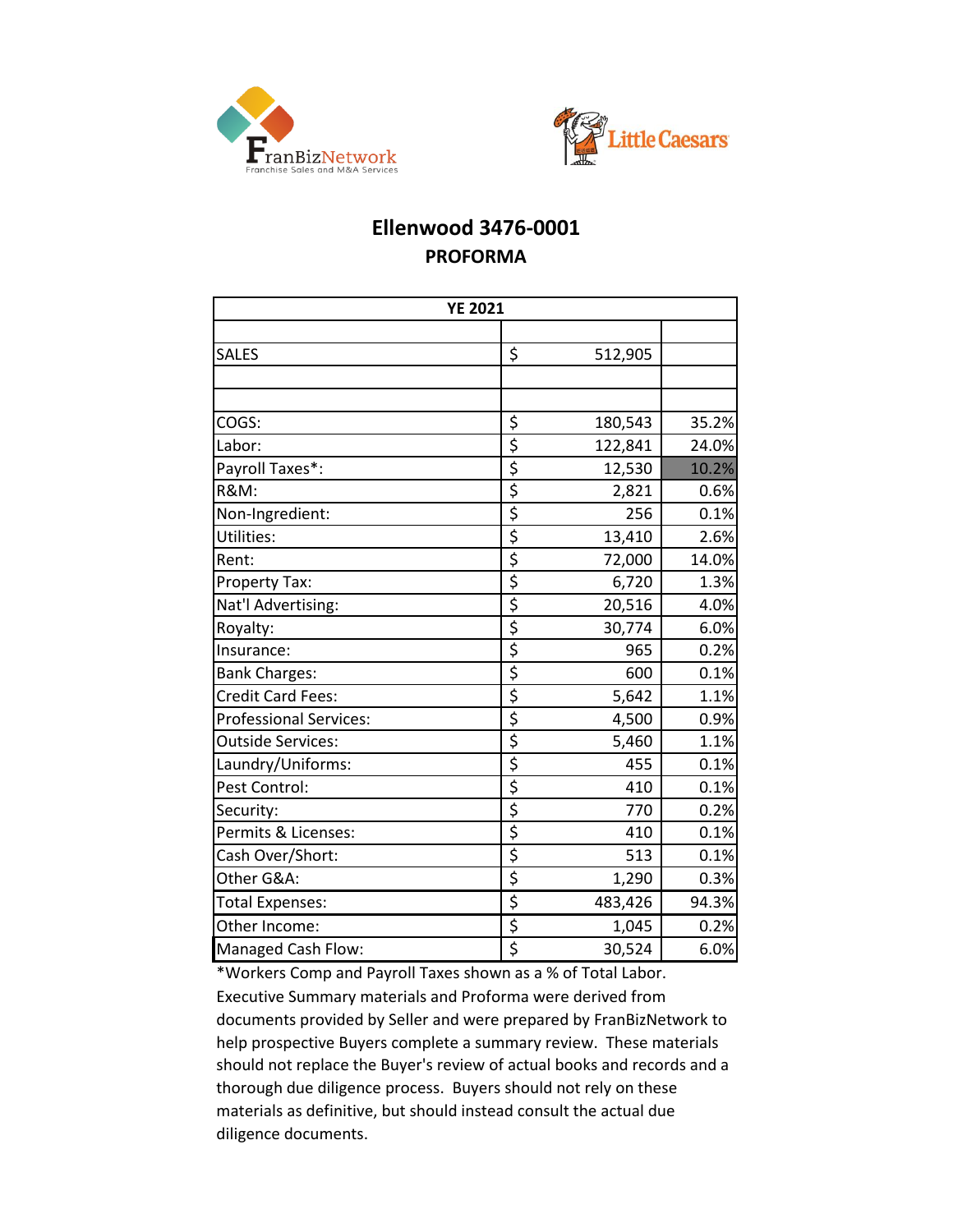

## **CONFIDENTIAL Executive Summary**

| Stone Mountain 3476-0003 | \$150,000 | <b>Purchase Price:</b> |
|--------------------------|-----------|------------------------|
| 4820 Redan Road          | \$508.484 | Total Annual Sales*:   |
| Stone Mountain, GA 30088 | \$5,000   | Inventory:             |
|                          | \$82,360  | Managed Cash Flow**:   |



### **List price does not include inventory, franchise transfer fees, or lease security deposits.**

\* #SPILL!

\*\* Cash Flow is a net income projection based on trailing 12 months sales and expenses as stated on Seller's P&Ls. Adjustments are made to reflect brand norms for the region and/or expected in costs. Analysis is for profor increases/decreases in costs. Analysis is for proforma purposes only, Buyer should complete his own due diligence review. Ask your agent for summary of adjustments.

### **Franchise Information:**

Franchisor requires a minimum of \$250,000 net worth or 70% of purchase price, whichever is higher with \$100,000 liquid cash or 20% of purchase price, whichever is higher. IRA and 401K not acceptable as liquid, only items that can be liquidated within 24 hours.

| Franchise Agreement Expiration: 2024 |                                                                                | Transfer Fee: \$5,000             | Training Location: Detroit, MI |
|--------------------------------------|--------------------------------------------------------------------------------|-----------------------------------|--------------------------------|
| Royalty: 6.0%                        |                                                                                | Advertising: 4.0%                 | Training Period: 6 weeks       |
|                                      | Remodel Requirements: Fully remodeled with i7, Caesar Vision and Pizza Portal. |                                   |                                |
| Lease Information:                   |                                                                                |                                   |                                |
| Monthly Base Rent: \$1,600           |                                                                                | Options: 1x3yr                    | Security Deposit: None         |
| Percentage Rent: N/A                 |                                                                                | CAM: Included                     | Real Property Available: No    |
| Expiration: 2022                     |                                                                                | Monthly Property Tax: Included    | Increases: Negotiable          |
| <b>Location Details:</b>             |                                                                                |                                   |                                |
| Business Established: Approx 2009    |                                                                                | <b>Building Type: Inline</b>      | Building Size: 1,600 SF        |
| Owner Since: July 2019               |                                                                                | Seating: None                     | Employees: 12                  |
| Hours of Operation: 11a-10p daily    |                                                                                | Licenses Needed: Business, Health | Equipment Value: \$75,000      |

Inline location in Redan Village. Other tenants include a Dollar Tree, Cricket wireless, Family Dollar, hair salon and tax service. A Kroger grocery and Walgreens are located across the street. Plenty of parking. Many apartment complexes in the surrounding area. Nearby competitors include Papa John's and Pizza Hut.

### **Remember you have agreed to keep all FranBizNetwork listings confidential.**

As a part of the due diligence process you are encouraged to contact other franchisees with questions about the brand, but remember you are bound by a confidentiality agreement and cannot share the location or any details about the business you are considering buying. Please direct any questions you might have for the Seller to your FranBizNetwork agent. Feel free to visit the location(s) as a customer, but be discreet and do not ask questions of employees, managers, or other customers. Please do not draw unneccessary attention to yourself, as rumors of a pending sale can hurt the business.